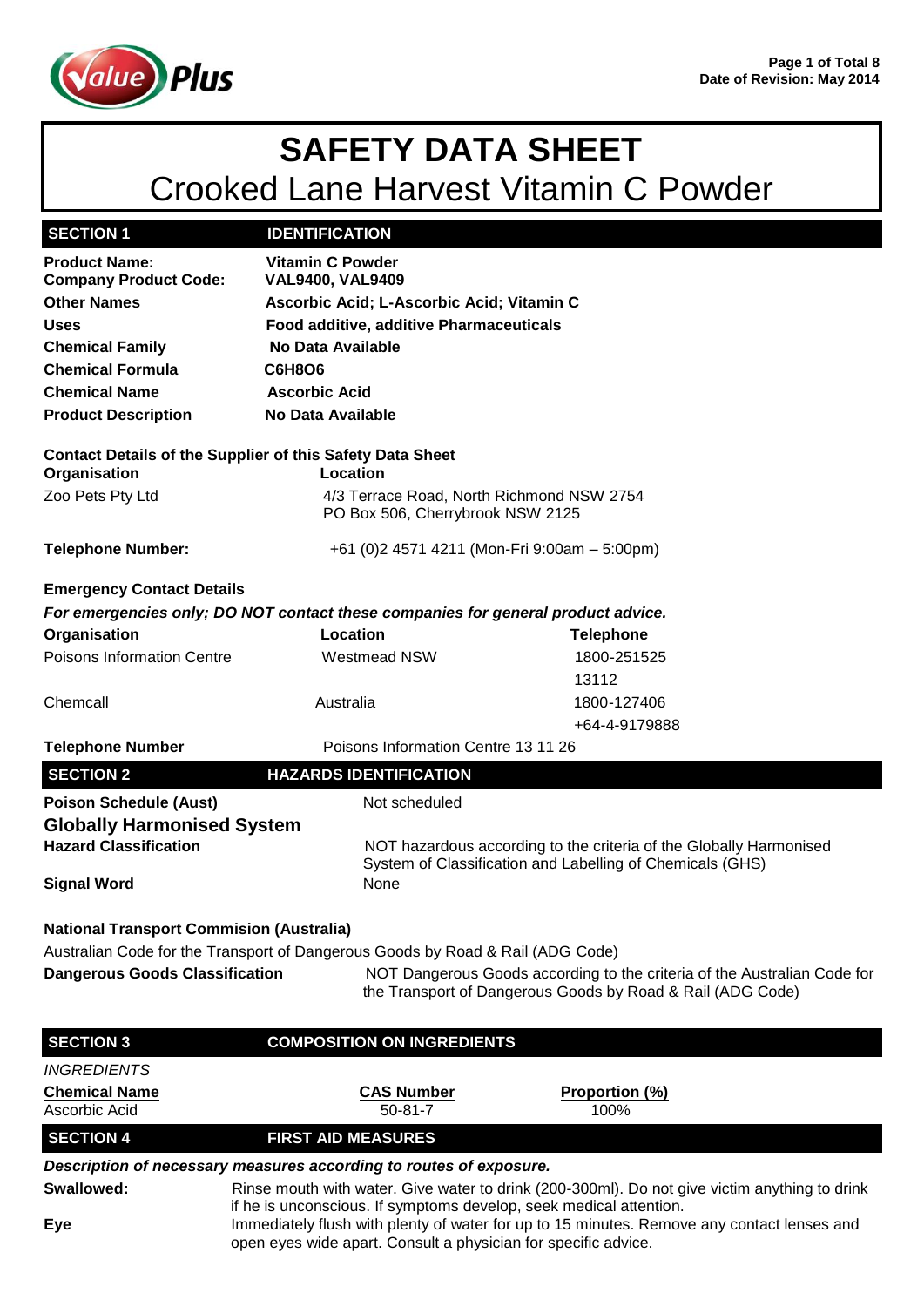

**Skin** Remove contaminated clothes; wash affected skin with water and soap; do not use any solvents.

Inhaled: Remove victim from exposure to fresh air. If not breathing, apply artificial respiration. If breathing is difficult, give oxygen. Seek medical attention.

**Advice to Doctor** Treat symptomatically based on judgement of doctor and individual reactions of patient. **Medical Conditions** 

**Aggravated by Exposure** No information available on medical conditions aggravated by exposure to this product.

| <b>SECTION 5</b>                                     | <b>FIRE FIGHTING MEASURES</b>                                                                                                                                                                    |
|------------------------------------------------------|--------------------------------------------------------------------------------------------------------------------------------------------------------------------------------------------------|
| <b>General Measures</b>                              | Clear fire area of all non-emergency personnel. Stay upwind. Keep out of low areas. Eliminate                                                                                                    |
|                                                      | ignition sources. Move fire exposed containers from fire area if it can be done without risk.                                                                                                    |
|                                                      | Flammability Conditions Product is a non-flammable solid.                                                                                                                                        |
|                                                      | Comments: Combustibility index for deposited dust: 2 (23'C 2 (100'C). Dust explosion class:                                                                                                      |
|                                                      | St (H) 1 (Milled sample, Median value of tested sample 0.017mm, Loss on drying 0.3%; The                                                                                                         |
|                                                      | value was determined in the modified Hartmann tube.) Minimum ignition temperature of a<br>dust/air mix:>=350'C (Median value tested sample 0.388 mm) determined in the BAM over.                 |
|                                                      | Powder volume resistivity: ca.7E+10 Ohmm (Product sample, Median value of the tested                                                                                                             |
|                                                      | sample 0.388mm, Loss on drying 0.2%) The material can accumulate static charge and can                                                                                                           |
|                                                      | therefore cause electrical ignition. Minimum ignition energy: 10-30mJ (Milled sample, Median                                                                                                     |
|                                                      | value of the tested sample 0.0017mm, Loss on drying .3% EN 13821) The minimum ignition                                                                                                           |
|                                                      | energy (MIE) of a dust/air mix depends on the particle size the water content and the                                                                                                            |
|                                                      | temperature of the dust. The finer and the dryer the dust the lower the MIE. General remark:<br>The indicated dust explsion characteristics are only valid for this product and are sensitive to |
|                                                      | the sample's parameters.                                                                                                                                                                         |
| <b>Extinguishing Media</b>                           | In case of fire, appropriate extinguishing media include Water spray jet, dry powder, foam,                                                                                                      |
|                                                      | carbon dioxide.                                                                                                                                                                                  |
| <b>Fire and Explosion</b>                            |                                                                                                                                                                                                  |
| Hazard                                               | Avoid dust formulation; Severe dust explosion hazard.                                                                                                                                            |
| <b>Hazardous Products of</b>                         |                                                                                                                                                                                                  |
| <b>Combustion</b>                                    | Non-combustible solid. Dust may form explosive mixture with air. Incompatible with Strong                                                                                                        |
|                                                      | oxidising substances, Strong bases and sources of ignition. In case of fire, toxic gases may be                                                                                                  |
|                                                      | formed. Hazardous decomposition products include carbon monoxide and carbon dioxide                                                                                                              |
|                                                      | (Carbon oxides).                                                                                                                                                                                 |
| <b>Special Fire Fighting</b>                         |                                                                                                                                                                                                  |
| <b>Instructions</b>                                  | Do NOT allow fire fighting water to reach waterways, drains or sewers. Store fire fighting                                                                                                       |
|                                                      | water for treatment.                                                                                                                                                                             |
| <b>Personal Protective</b>                           |                                                                                                                                                                                                  |
| <b>Equipment</b>                                     | Fire fighters should wear a positive-pressure self-contained breathing apparatus (SCBA) and<br>protective fire fighting clothing (includes fire fighting helmet, coat, trousers,                 |
|                                                      | boots and gloves). Clear fire area of all non-emergency personnel. Stay                                                                                                                          |
|                                                      | upwind. Keep out of low areas. Eliminate ignition sources.                                                                                                                                       |
|                                                      | Move fire exposed containers from fire area if it can be done without risk.                                                                                                                      |
| <b>Flash Point</b>                                   | No data Available                                                                                                                                                                                |
| <b>Lower Explosion Limit</b>                         | No data available                                                                                                                                                                                |
| <b>Upper Explosion Limit</b><br><b>Auto Ignition</b> | No Data Available                                                                                                                                                                                |
| <b>Temperature</b>                                   | No Data Available                                                                                                                                                                                |
| <b>Hazchem Code</b>                                  | No Data Available                                                                                                                                                                                |
| <b>SECTION 6</b>                                     | <b>ACCIDENTAL RELEASE MEASURES</b>                                                                                                                                                               |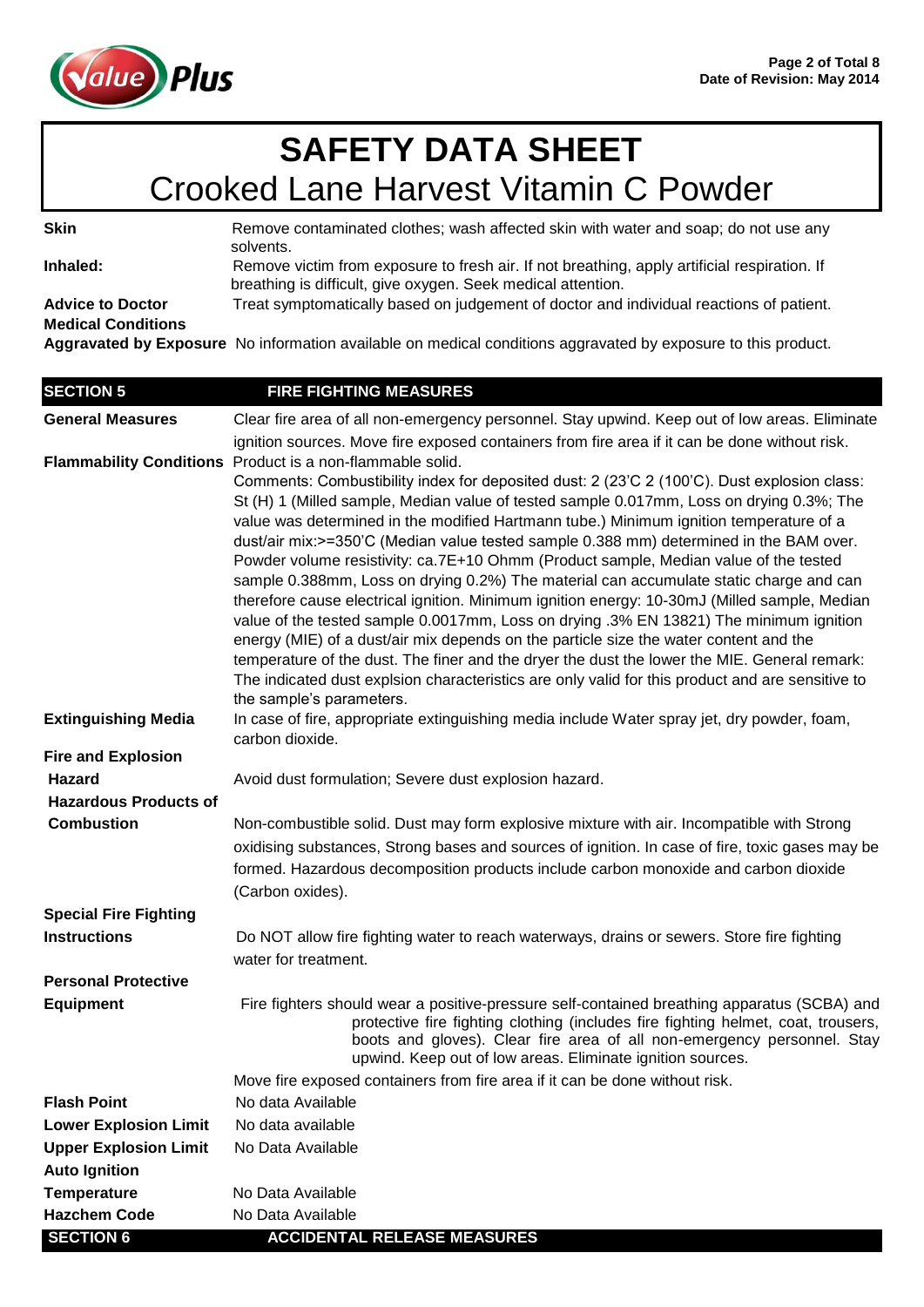

| <b>General Response</b>          |                                                                                                                                                                                                                                                                                                                                                                                                                                                                                             |
|----------------------------------|---------------------------------------------------------------------------------------------------------------------------------------------------------------------------------------------------------------------------------------------------------------------------------------------------------------------------------------------------------------------------------------------------------------------------------------------------------------------------------------------|
| <b>Procedure</b>                 | Avoid accidents, clean up immediately. Slippery when wet. Personnel involved in the clean<br>up should wear full protective clothing as listed in section 8. Eliminate all sources of<br>ignition. Increase ventilation.<br>Avoid generating dust. Stop leak if safe to do so. Isolate the danger area. Do NOT let<br>product reach drains or waterways. If product does enter a waterway, advise the<br>Environmental Protection Authority or your local Waste Management. Use clean, non- |
|                                  | sparking tools and equipment.                                                                                                                                                                                                                                                                                                                                                                                                                                                               |
| <b>Clean Up</b>                  |                                                                                                                                                                                                                                                                                                                                                                                                                                                                                             |
| <b>Procedures</b>                | Contain and sweep/shovel up spills with dust binding material or use an industrial vacuum<br>cleaner (using a special dust particle filter). Transfer to a suitable, labelled container and<br>dispose of promptly.                                                                                                                                                                                                                                                                         |
| <b>Environmental Precautions</b> |                                                                                                                                                                                                                                                                                                                                                                                                                                                                                             |
| <b>Measures</b>                  | Do not let product enter drains                                                                                                                                                                                                                                                                                                                                                                                                                                                             |
|                                  | Evacuation Criteria Evacuate all unnecessary personnel.                                                                                                                                                                                                                                                                                                                                                                                                                                     |
| <b>Personal Precautionary</b>    |                                                                                                                                                                                                                                                                                                                                                                                                                                                                                             |
| <b>Measures</b>                  | Avoid dust formation. Avoid breathing vapours, mist or gas.                                                                                                                                                                                                                                                                                                                                                                                                                                 |

| <b>SECTION 7</b> | <b>HANDLING AND STORAGE</b>                                                                                                                                                                                |
|------------------|------------------------------------------------------------------------------------------------------------------------------------------------------------------------------------------------------------|
| Handling:        | Ensure an eye bath and safety shower are available and ready for use.                                                                                                                                      |
|                  | Observe good personal hygiene practices and recommended procedures.                                                                                                                                        |
|                  | Wash thoroughly after handling. Processing in closed systems, if possible superposed by inert gas                                                                                                          |
|                  | (e.g nitrogen); local exhaust ventilation necessary; take precautionary measures against                                                                                                                   |
|                  | electrostatic charging; avoid dust formation; high dust explosion hazard.                                                                                                                                  |
| <b>Storage</b>   | Store in a non-metallic and sealed container. Store in a cool, dry well-ventilated area. Keep<br>containers tightly closed when not in use. Inspect regularly for deficiencies such as damage or<br>leaks. |
| <b>Container</b> | Store in original packaging as approved by manufacturer.                                                                                                                                                   |
|                  | Suitable materials: Stainless steel, coated steel (protective lacquer), glass, polyethylene,                                                                                                               |
|                  | polypropylene, enamel and not easy to corrosion material by acid and alkali.                                                                                                                               |
|                  | Unsuitable materials: Aluminium, copper, zinc, iron and so on.                                                                                                                                             |
|                  |                                                                                                                                                                                                            |

| <b>SECTION 8</b>           | <b>EXPOSURE CONTROLS AND PERSONAL PROTECTION</b>                                                                                                                                                                                                                                             |
|----------------------------|----------------------------------------------------------------------------------------------------------------------------------------------------------------------------------------------------------------------------------------------------------------------------------------------|
| General                    | No exposure standard has been established for this product by the Australian Safety and                                                                                                                                                                                                      |
|                            | Compensation Council (ASCC). However, the exposure standard for dust not otherwise specified is                                                                                                                                                                                              |
|                            | 10mg/m3 (for inspirable dust) and 3mg/m3 (for respirable dust).                                                                                                                                                                                                                              |
| <b>Exposure Limits</b>     | No Data Available                                                                                                                                                                                                                                                                            |
| <b>Biological Limits</b>   | No information available on biological limit values for this product                                                                                                                                                                                                                         |
| <b>Engineering</b>         |                                                                                                                                                                                                                                                                                              |
| <b>Measures</b>            | A system of local and/or general exhaust is recommended to keep employee exposures as low as<br>possible. Local exhaust ventilation is generally preferred because it can control the emissions of the<br>contaminant at its source, preventing dispertion of it into the general work area. |
| <b>Personal Protection</b> |                                                                                                                                                                                                                                                                                              |
| <b>Equipment</b>           | RESPIRATOR: Wear an effective dust mask where dust/vapours are generated and engineering<br>controls are inadequate (AS1715/1716).                                                                                                                                                           |
| <b>Work Hygienic</b>       |                                                                                                                                                                                                                                                                                              |
| <b>Practices</b>           | General industrial hygiene practice.                                                                                                                                                                                                                                                         |
| <b>SECTION 9</b>           | PHYSICAL AND CHEMICAL PROPERTIES                                                                                                                                                                                                                                                             |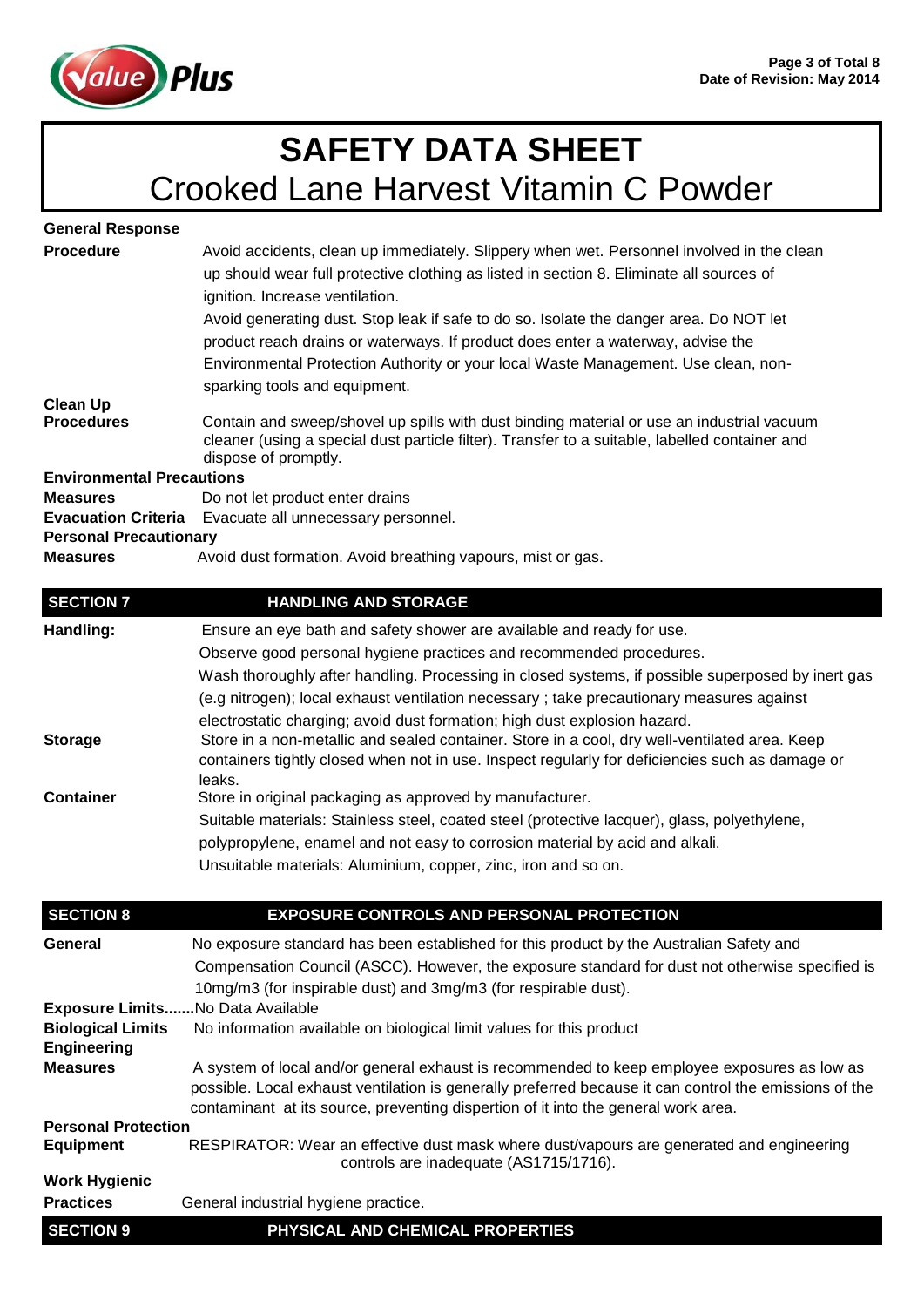



| <b>Physical State</b>                                                           | Solid                                                                                                                                                                                                |
|---------------------------------------------------------------------------------|------------------------------------------------------------------------------------------------------------------------------------------------------------------------------------------------------|
| Appearance                                                                      | <b>Crystalline Powder</b>                                                                                                                                                                            |
| Odour                                                                           | Almost odourless, with sharp acidic, pleasant taste.                                                                                                                                                 |
| Colour                                                                          | White or almost white                                                                                                                                                                                |
| pH                                                                              | 2.1-2.6 (5% aqueous solution)                                                                                                                                                                        |
| <b>Vapour Pressure</b>                                                          | <0.001hPa torr $(@20°C)$                                                                                                                                                                             |
| <b>Relative Vapour Density</b>                                                  | No Data Available                                                                                                                                                                                    |
| <b>Boiling Point</b>                                                            | No Data Available                                                                                                                                                                                    |
| <b>Melting Point</b>                                                            | 190 (with decomposition) °C                                                                                                                                                                          |
| <b>Freezing Point</b>                                                           | No Data Available                                                                                                                                                                                    |
| <b>Solubility</b>                                                               | 176g/l- completely soluble 20°C                                                                                                                                                                      |
| <b>Specific Gravity</b>                                                         | No Data Available                                                                                                                                                                                    |
| <b>Flash Point</b>                                                              | No Data Available                                                                                                                                                                                    |
| <b>Auto Ignition Temp</b>                                                       | No Data Available                                                                                                                                                                                    |
| <b>Evaporation Rate</b>                                                         | No Data Available                                                                                                                                                                                    |
| <b>Bulk Density</b>                                                             | No Data Available                                                                                                                                                                                    |
| <b>Corrosion Rate</b>                                                           | No Data Available                                                                                                                                                                                    |
| <b>Decomposition Temperation</b>                                                | No Data Available                                                                                                                                                                                    |
| <b>Density</b>                                                                  | No Data Available                                                                                                                                                                                    |
| <b>Specific Heat</b>                                                            | No Data Available                                                                                                                                                                                    |
| <b>Molecular Weight</b>                                                         | 176.13g/mol                                                                                                                                                                                          |
| <b>Net Propellant Weight</b>                                                    | No Data Available                                                                                                                                                                                    |
| <b>Octanol Water Coefficient</b>                                                | $-2.15$                                                                                                                                                                                              |
| <b>Particle Size</b>                                                            | No Data Available                                                                                                                                                                                    |
| <b>Partition Coefficient</b>                                                    | No Data Available                                                                                                                                                                                    |
| <b>Saturated Vapour Concentration</b>                                           | No Data Available                                                                                                                                                                                    |
| <b>Vapour Temperature</b>                                                       | No Data Available                                                                                                                                                                                    |
| <b>Viscosity</b>                                                                | No Data Available                                                                                                                                                                                    |
| <b>Volatile Point</b>                                                           | No Data Available                                                                                                                                                                                    |
| <b>VOC Volume</b>                                                               | No Data Available                                                                                                                                                                                    |
| <b>Additional Characteristics</b>                                               | No Data Available                                                                                                                                                                                    |
| <b>Potential for Dust Explosion</b>                                             | Severe dust explosion hazard. Dust may form explosive mixture with air.                                                                                                                              |
| <b>Fast or Intensely Burning Characteristics</b>                                | No Data Available                                                                                                                                                                                    |
| <b>Flame Propagation or Burning</b>                                             |                                                                                                                                                                                                      |
| <b>Rate of Solid Materials</b>                                                  | No Data Available                                                                                                                                                                                    |
| <b>Non-Flammables That Could</b><br><b>Contribute Unusual Hazards to a Fire</b> |                                                                                                                                                                                                      |
|                                                                                 | No Data Available                                                                                                                                                                                    |
| <b>Properties That May Initiate or</b><br><b>Contribute Unusual Hazards to</b>  |                                                                                                                                                                                                      |
| <b>Fire Intensity</b>                                                           | No Data Available                                                                                                                                                                                    |
| <b>Reactions That Release Gases</b>                                             |                                                                                                                                                                                                      |
| <b>Release of Invisible Flammable</b>                                           | No Data Available                                                                                                                                                                                    |
| <b>Vapours and Gases</b>                                                        |                                                                                                                                                                                                      |
| <b>SECTION 10</b>                                                               | <b>STABILITY AND REACTIVITY</b>                                                                                                                                                                      |
|                                                                                 |                                                                                                                                                                                                      |
| <b>General Information</b>                                                      | On prolonged storage, a yellow discoloration may occur; through slow<br>decomposition, which does not noticeably diminish biological activity; In<br>aqueous solutions ascorbic acid is very suspect |
| <b>Chemical Stability:</b>                                                      | Product is stable under normal conditions of use, storage and<br>temperature.                                                                                                                        |
| <b>Possibility of Hazardous Reactions:</b>                                      |                                                                                                                                                                                                      |
| <b>Conditions to Avoid:</b>                                                     | Avoid humidity, light, warming, incompatible materials, and exposure to air.                                                                                                                         |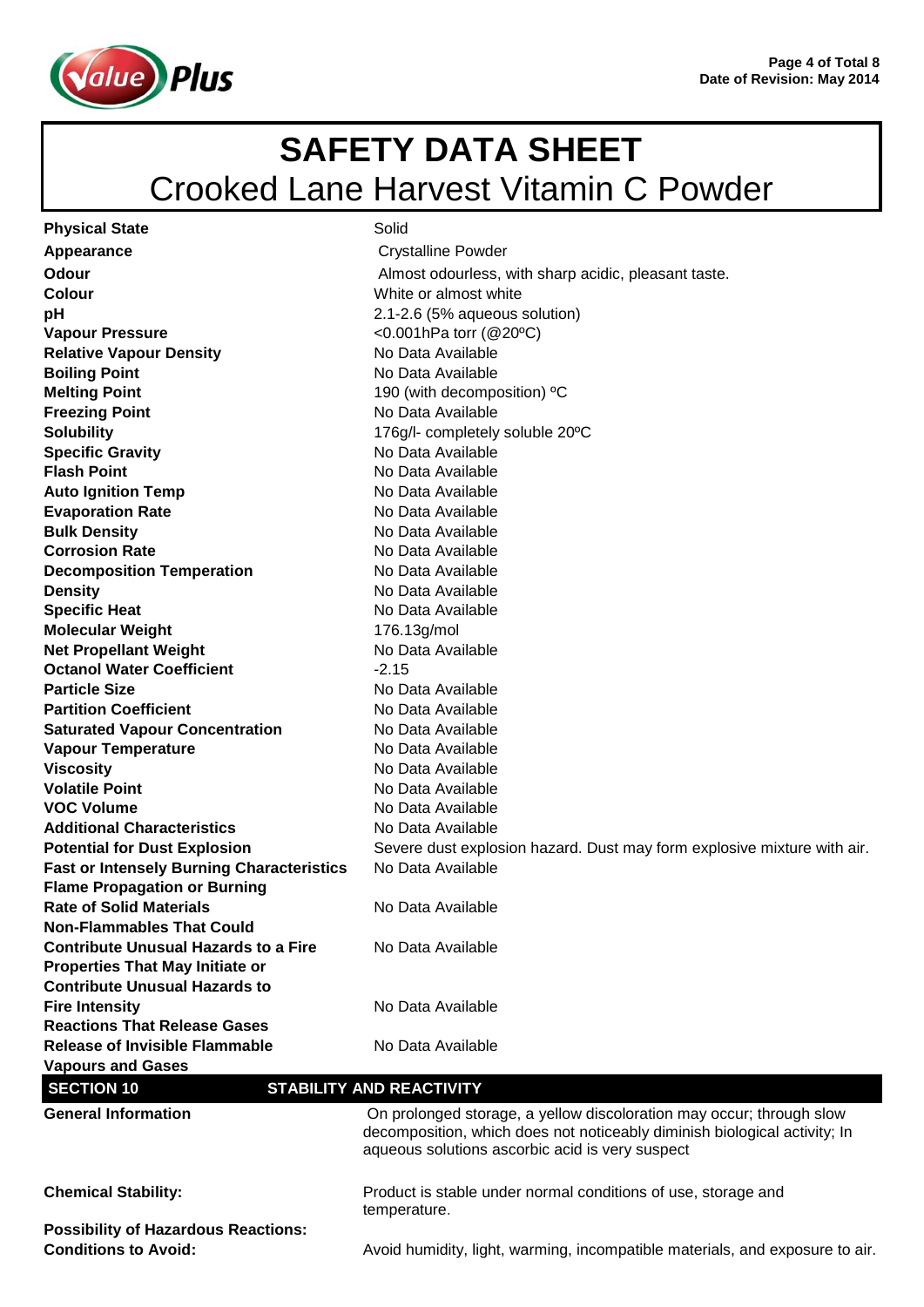

**Incompatible Materials:** Oxidizing agents, atmospheric oxygen, bases, metals, metal salts **Hazardous Decomposition Products:** In case of fire, toxic gases may be formed. Hazardous decomposition

|                                                            | products may include carbon monoxide and carbon dioxide.                                                                                                                                                    |
|------------------------------------------------------------|-------------------------------------------------------------------------------------------------------------------------------------------------------------------------------------------------------------|
| <b>Hazardous Polymerisation:</b>                           | Hazardous polymerisation will not occur.                                                                                                                                                                    |
|                                                            | No specific reactivity hazards associated with this product                                                                                                                                                 |
|                                                            | Dust may form explosive mixture in air.                                                                                                                                                                     |
|                                                            |                                                                                                                                                                                                             |
| <b>SECTION 11</b>                                          | <b>TOXICOLOGICAL INFORMATION</b>                                                                                                                                                                            |
| <b>General Information</b>                                 | LD50 11'900 mg/kg (oral, rat)                                                                                                                                                                               |
|                                                            | LD50 8'000 mg/kg (oral, mouse)                                                                                                                                                                              |
| <b>Chronic Toxicity:</b>                                   | In predisposed individuals 4-12 g/d may cause urinary calculus.                                                                                                                                             |
| <b>Acute Toxicity:</b>                                     | No Data Available                                                                                                                                                                                           |
| <b>Skin Corrosion/Irritation:</b>                          | No Data Available                                                                                                                                                                                           |
| <b>Serious Eye Damage/Irritation:</b>                      | Dust contact with the eyes can lead to mechanical irritation.                                                                                                                                               |
| <b>Respiratory or Skin Sensitisation:</b>                  | Oral uptake of up to 9g per day does not produce any serious toxic                                                                                                                                          |
|                                                            | effects, however, even lesser quantities may cause diarrhoea;<br>RDArecommended daily allowance): 60mg                                                                                                      |
|                                                            | May cause respiratory tract irritation.                                                                                                                                                                     |
|                                                            | May cause irritations; particularly in conjunction with humidity<br>(perspiration).                                                                                                                         |
| <b>Germ Cell Mutagenicity:</b>                             | No Data Available                                                                                                                                                                                           |
| Carcinogenicity:                                           | No Data Available                                                                                                                                                                                           |
| <b>Reproductive Toxicity:</b>                              | No Data Available                                                                                                                                                                                           |
| <b>Specific Target Organ Toxicity - Single Exposure:</b>   | No Data Available                                                                                                                                                                                           |
| <b>Specific Target Organ Toxicity - Repeated Exposure:</b> | No Data Available                                                                                                                                                                                           |
| <b>Possible Routes of Exposure:</b>                        | No Data Available                                                                                                                                                                                           |
| <b>Early Onset Symptoms Related to Exposure:</b>           | No Data Available                                                                                                                                                                                           |
| <b>Delayed Health Effects From Exposure:</b>               | No Data Available                                                                                                                                                                                           |
| <b>Exposure Levels and Health Effects:</b>                 | No Data Available                                                                                                                                                                                           |
| <b>Interactive Effects:</b><br><b>Other Information:</b>   | No Data Available<br>No Data Available                                                                                                                                                                      |
|                                                            |                                                                                                                                                                                                             |
| <b>SECTION 12</b>                                          | <b>ECOLOGICAL INFORMATION</b>                                                                                                                                                                               |
| <b>Ecotoxicity:</b>                                        | Barely toxic for fish (rainbow trout) LC50 (96 h) 1020 mg/l; the inhibitory<br>concentration relates to re-attachment to substrate (Dreissena polymorpha) MIC<br>(48 h) > 50mg / I (nominal concentration). |
| <b>Persistence and Degradability:</b>                      | The product is easily biodegradable                                                                                                                                                                         |
| <b>Bioaccumulative Potential:</b>                          | The product is not bioaccumulating. (n-octanol/water): -2.15                                                                                                                                                |
| <b>Mobility in Soil:</b>                                   | No information available on mobility for this product                                                                                                                                                       |
|                                                            | Soluble in water                                                                                                                                                                                            |
| <b>Environmental Fate</b>                                  | Do NOT allow product to reach waterways, drains and sewers.                                                                                                                                                 |
| <b>Environmental Impact</b>                                | No data available                                                                                                                                                                                           |
| <b>Other Adverse Effects:</b>                              |                                                                                                                                                                                                             |
| <b>SECTION 13</b>                                          | <b>DISPOSAL CONSIDERATIONS</b>                                                                                                                                                                              |
| <b>General Infomation</b>                                  | Dispose of in accordance with all local, state and federal regulations.                                                                                                                                     |
|                                                            | All empty packaging should be disposed of in accordance with Local, State and                                                                                                                               |
|                                                            | Federal Regulations or recycled/reconditioned at an approved facility.                                                                                                                                      |

**Disposal Containers and Methods:**

**Physical/Chemical Properties that May affect Disposal Options:**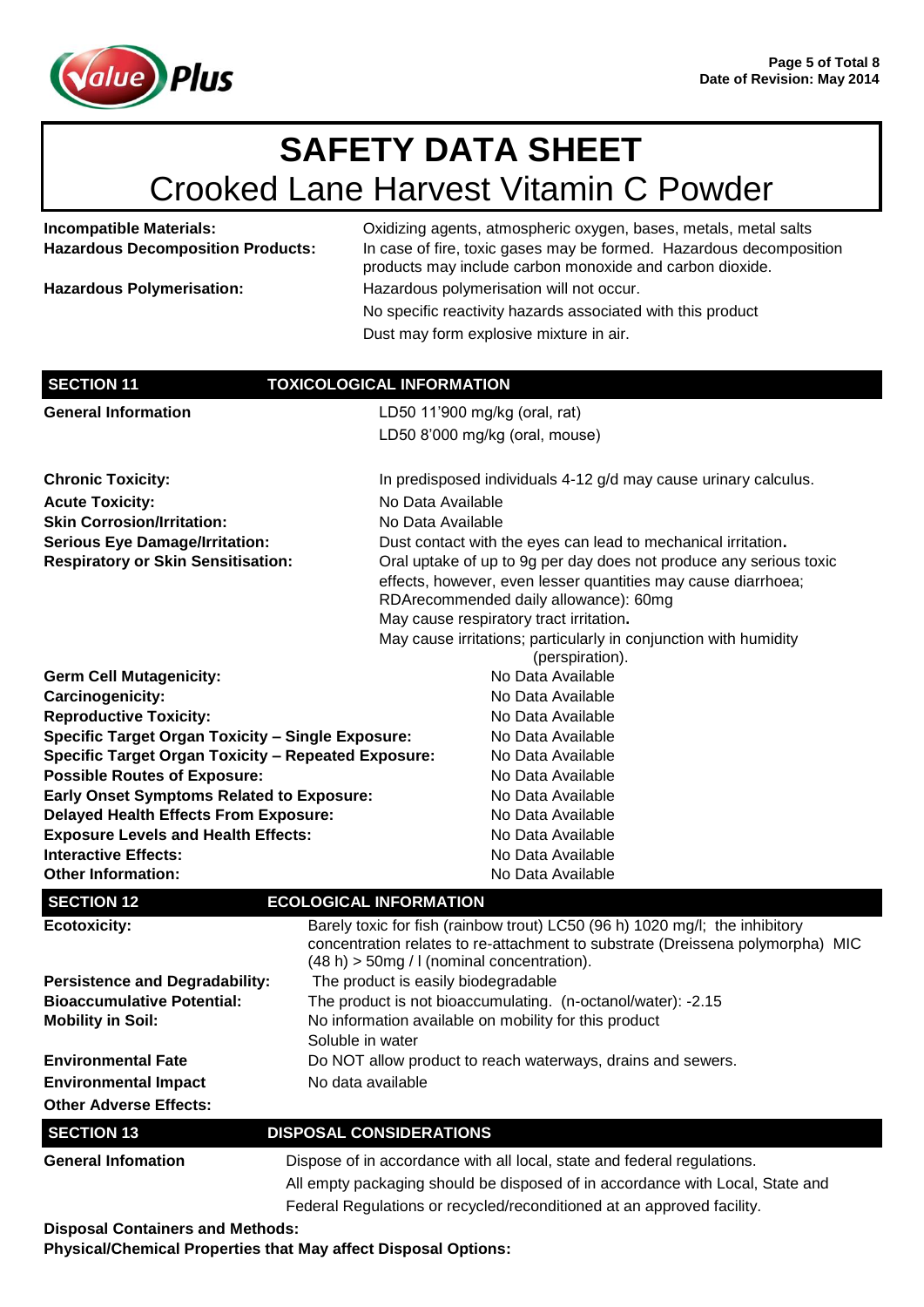

### **Effects of Sewerage Disposal:**

**Special Precautions for Incineration/Landfill:** Contact a specialist disposal company or the local waste regulator for advice

| <b>SECTION 14</b>                     | <b>TRANSPORT INFORMATION</b>                                                   |
|---------------------------------------|--------------------------------------------------------------------------------|
| <b>Land Transport (Australia)</b>     | <b>ADG Code</b>                                                                |
|                                       | National Transport Commission (Austalia)                                       |
|                                       | Australian Code for the Transport of Dangerous Goods by Road & Rail (ADG Code) |
| <b>Sea Transport</b>                  | <b>IMDG Code</b>                                                               |
| <b>Air Transport</b>                  | <b>IATA DGR</b>                                                                |
| <b>UN Number:</b>                     |                                                                                |
| <b>Shipping Name:</b>                 | <b>Ascorbic Acid</b>                                                           |
| <b>Transport Hazard Class:</b>        | No Data Available                                                              |
| <b>Packing Group:</b>                 | No Data Available                                                              |
| <b>Environmental Hazards</b>          | No Data Available                                                              |
| for Transport Purposes:               | No Data Available                                                              |
| <b>Precaution for User:</b>           | No Data Available                                                              |
| <b>Additional Information:</b>        | No Data Available                                                              |
| <b>HAZCHEM or Code:</b>               | No Data Available                                                              |
| <b>Dangerous Goods Classification</b> | NOT Dangerous Goods according to the criteria of the Australian Code for the   |
|                                       | Transport of Dangerous Goods by Road & Rail (AG Code)                          |

### **SECTION 15 REGULATORY INFORMATION**

**Subject to the Following International Agreements:** No Data Available **APVMA Number:**

| <b>SECTION 16</b>               | <b>OTHER INFORMATION</b> |  |
|---------------------------------|--------------------------|--|
| Date of Preparation / Revision: | <b>Revision #3</b>       |  |
|                                 | 28 May 2014              |  |

### **Changes Made During Revision:**

This SDS is prepared in accordance to the "Preparation of Safety Data Sheets for Hazardous Chemicals Code of Practice December 2011".

### **This SDS contains only safety related information. For other data see product literature.**

| <b>Acronyms/Abbreviations:</b> |                                                                                                                                                                                                                                        |
|--------------------------------|----------------------------------------------------------------------------------------------------------------------------------------------------------------------------------------------------------------------------------------|
| $\prec$                        | less than                                                                                                                                                                                                                              |
| $\geq$                         | greater than                                                                                                                                                                                                                           |
| <b>AICS</b>                    | Australian Inventory of Chemical Substances                                                                                                                                                                                            |
| <b>ADG</b>                     | Australian Dangerous Goods Code                                                                                                                                                                                                        |
| <b>CAS</b>                     | <b>Chemical Abstracts Service (Registry Number)</b>                                                                                                                                                                                    |
| CO <sub>2</sub>                | Carbon Dioxide                                                                                                                                                                                                                         |
| <b>COD</b>                     | Chemical Oxygen Demand                                                                                                                                                                                                                 |
| <b>ERMA</b>                    | <b>Environmental Risk Management Authority</b>                                                                                                                                                                                         |
| <b>HSNO</b>                    | Hazardous Substance and New Organism                                                                                                                                                                                                   |
| <b>IATA</b>                    | International Air Transport Association                                                                                                                                                                                                |
| <b>IDLH</b>                    | Immediately Dangerous to Life and Health                                                                                                                                                                                               |
| <b>IMDG</b>                    | International Maritime Dangerous Goods Code                                                                                                                                                                                            |
| <b>LC50</b>                    | LC stands for lethal concentration. LC50 is the concentration of a material in air which causes the<br>death of 50% (one half) of a group of test animals. The material is inhaled over a set period of time,<br>usually 1 or 4 hours. |
| <b>LD50</b>                    | LD stands for "Lethal Dose". LD50 is the amount of a material, given all at once, which causes the<br>death of 50% (one half) of a group of test animals                                                                               |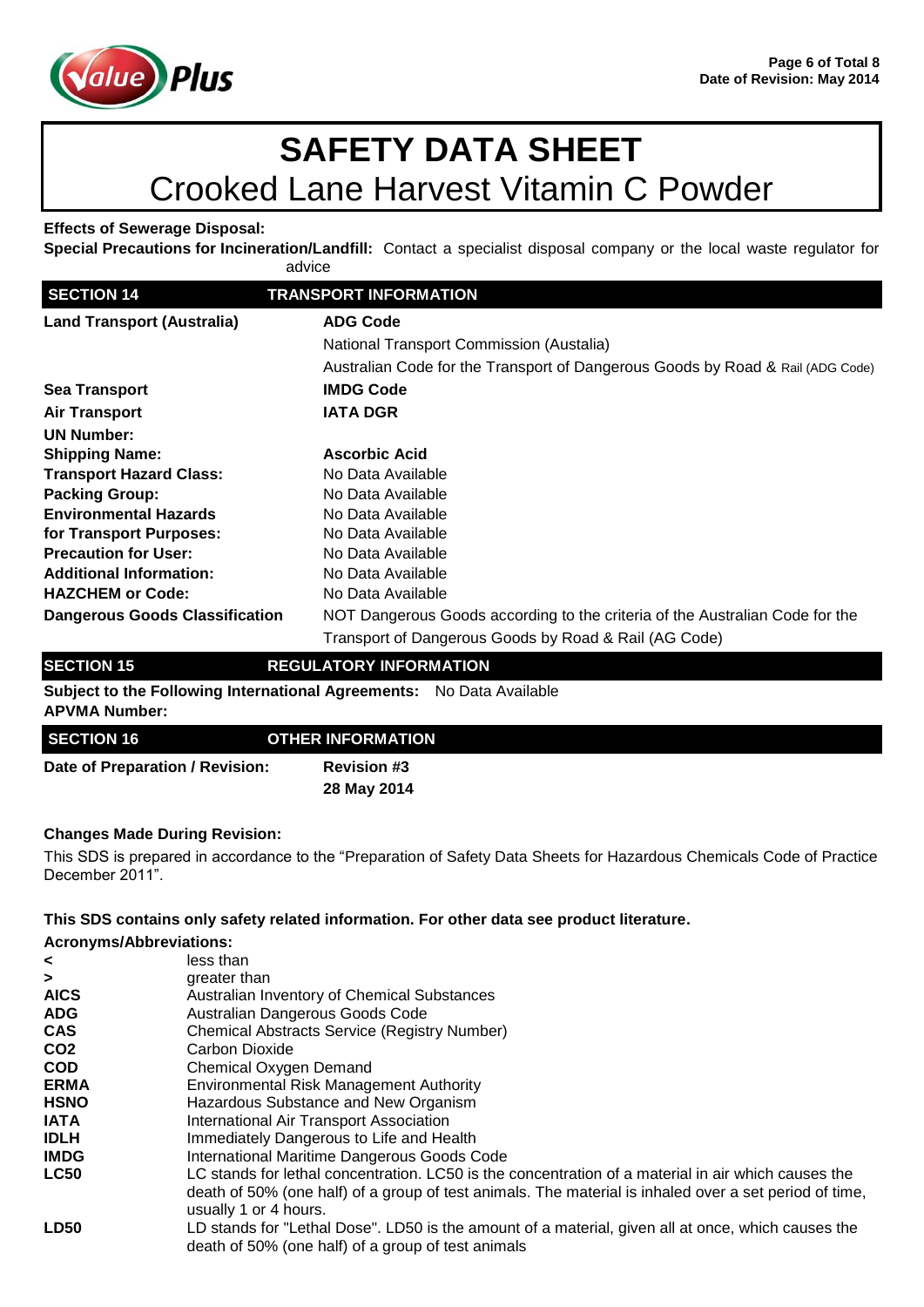

| Misc              | miscible                                                                                                     |
|-------------------|--------------------------------------------------------------------------------------------------------------|
| <b>AICS</b>       | <b>Australian Inventory of Chemical Substances</b>                                                           |
| Atm               | <b>Atmosphere</b>                                                                                            |
| <b>CAS</b>        | <b>Chemical Abstracts Service (Regisry Number)</b>                                                           |
| CO <sub>2</sub>   | <b>Carbon Dioxide</b>                                                                                        |
| <b>COD</b>        | <b>Chemical Oxygen Demand</b>                                                                                |
|                   | EPA (New Zealand) Environmental Protection Authority of New Zealand                                          |
| <b>HSNO</b>       | <b>Hazardous Substance and New Organism</b>                                                                  |
| <b>IDLH</b>       | <b>Immediately Dangerous to Life and Health</b>                                                              |
| N/A               | Not Applicable                                                                                               |
| <b>NIOSH</b>      | National Institute for Occupational Safety and Health                                                        |
| <b>NOHSC</b>      | National Occupational Health and Safety Commission                                                           |
| <b>OECD</b>       | Organization for Economic Co-operation and Development                                                       |
| Oz                | <b>Ounce</b>                                                                                                 |
| Pa                | <b>Pascal</b>                                                                                                |
| ppb               | <b>Parts per Billion</b>                                                                                     |
| ppm               | <b>Parts per Million</b><br>Parts per million per 2 hours                                                    |
| ppm/2h<br>ppm/6h  | Parts per million per 6 hours                                                                                |
| psi               | <b>Pounds per Square Inch</b>                                                                                |
| <b>PEL</b>        | Permissible Exposure Limit                                                                                   |
| R                 | <b>Rankine</b>                                                                                               |
| <b>RCP</b>        | <b>Reciprocal Calculation Procedure</b>                                                                      |
| <b>STEL</b>       | Short Term Exposure Limit                                                                                    |
| <b>TLV</b>        | <b>Threshold Limit Value</b>                                                                                 |
| tne               | <b>Tonne</b>                                                                                                 |
| TWA               | Time Weighted Average                                                                                        |
| <b>UN</b>         | United Nations (number)                                                                                      |
| cm2               | square centimetres                                                                                           |
| deg $C('C')$      | degrees Celsius                                                                                              |
| deg $F('F)$       | degrees Fahrenheit                                                                                           |
| g                 | gram                                                                                                         |
| g/cm3             | grams per cubic centimetre                                                                                   |
| g/l               | grams per litre                                                                                              |
| immiscible        | liquids are insoluble in each other                                                                          |
| inHg              | Inch of Mercury                                                                                              |
| inH2O             | Inch of Water                                                                                                |
| Κ                 | Kelvin                                                                                                       |
| kg                | kilogram                                                                                                     |
| kg/m3             | kilograms per cubic metre                                                                                    |
| Ib<br><b>LC50</b> | Pound<br>LC stands for lethal concentration. LC50 is the concentration of a material in air which causes the |
|                   | death of 50% (one half) of a group of test animals. The material is inhaled over a set period of time,       |
|                   | usually 1 or 4 hours.                                                                                        |
| <b>LD50</b>       | LD stands for Lethal Dose. LD50 is the amount of material, given all at once, which causes the               |
|                   | death of 50% (one half) of a group of test animals.                                                          |
| ltr               | Litre                                                                                                        |
| m3                | cubic metre                                                                                                  |
| mPa.s             | milli Pascal per second                                                                                      |
| mbar              | millibar                                                                                                     |
| mg                | milligram                                                                                                    |
| mg/24H            | milligrams per 24 hours                                                                                      |
| mg/kg             | milligrams per kilogram                                                                                      |
| mg/m3             | milligrams per cubic metre                                                                                   |
| miscible          | liquids form one homogeneous liquid phase regardless of the amount of either component present               |
| mm                | millimetre                                                                                                   |
| mmH <sub>20</sub> | Millimeters of water                                                                                         |
| mPa.s             | Millipascals per Second                                                                                      |